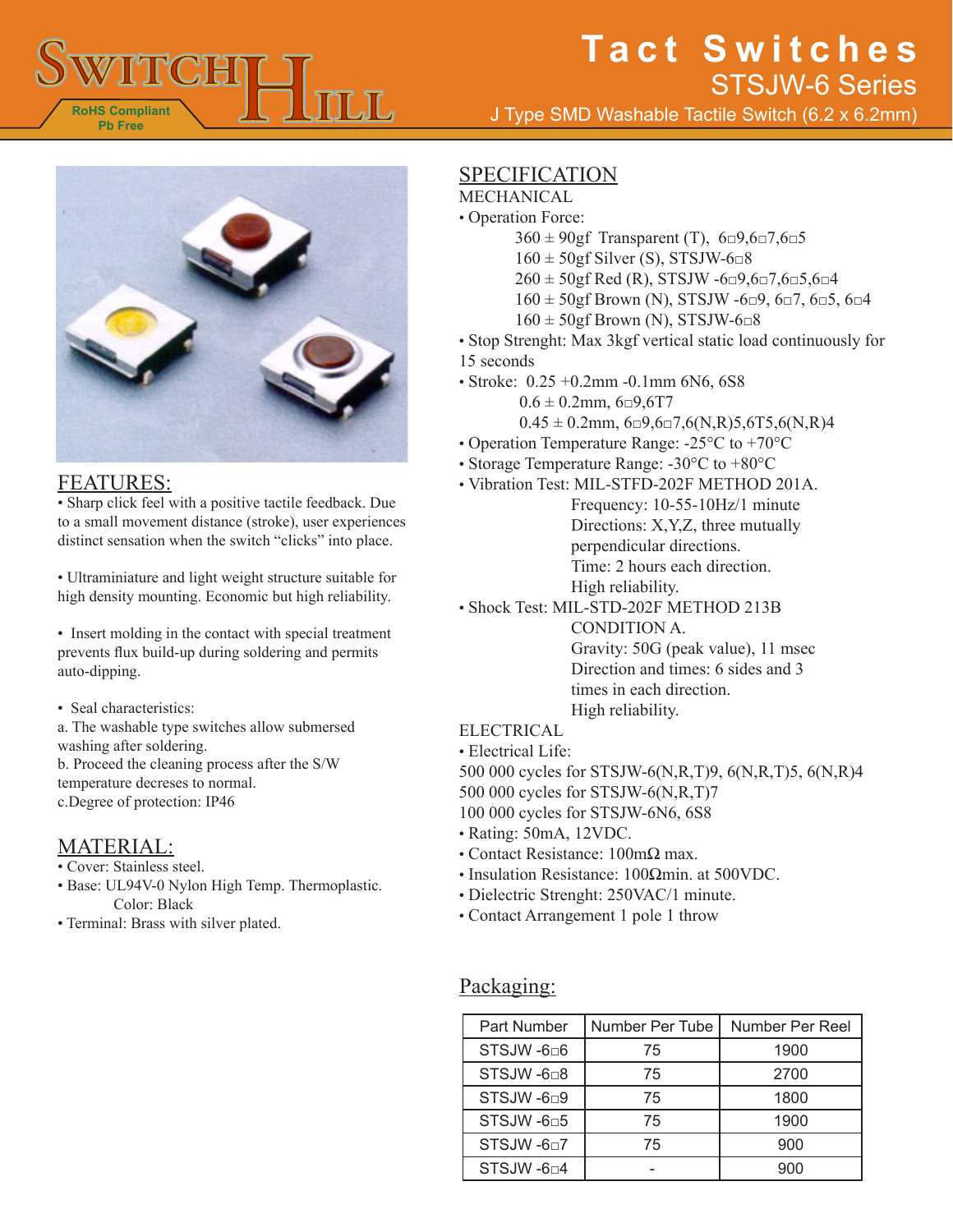

# **Tact Switches** STSJW-6 Series

T4)

J Type SMD Washable Tactile Switch (6.2 x 6.2mm)

| Item No.      | STSJW-6N6                                                                     | STSJW-6S8                              | $STSIW-6(N,R,T)9$ ,<br>$STSIW-6(N,R,T)5$                                         | $STSIW-6(N,R,T)7$      |
|---------------|-------------------------------------------------------------------------------|----------------------------------------|----------------------------------------------------------------------------------|------------------------|
| <b>Stem</b>   | High-Temp<br>Thermoplastic<br>Nylon UL 94V-0<br>Color: Brown(N), 160gf        | None                                   | Silicone Rubber                                                                  | Silicone Rubber        |
| Adhesive Tape | Teflon                                                                        | Teflon (Standard)<br>Kapton (R-Option) | None                                                                             | None                   |
| Metal Stem    | Brass with Nickel plated                                                      | Brass with Nickel Plated               | None                                                                             | None                   |
| Filler        | None                                                                          | None                                   | None                                                                             | <b>Nylon</b>           |
| Contact       | Phosphor bronze with silver cladding (Standard)<br>Stainless steel (R-Option) |                                        | Phosphor bronze with silver<br>cladding (Standard)<br>Stainless steel (R-Option) | <b>Stainless Steel</b> |

## STSJW-6N6





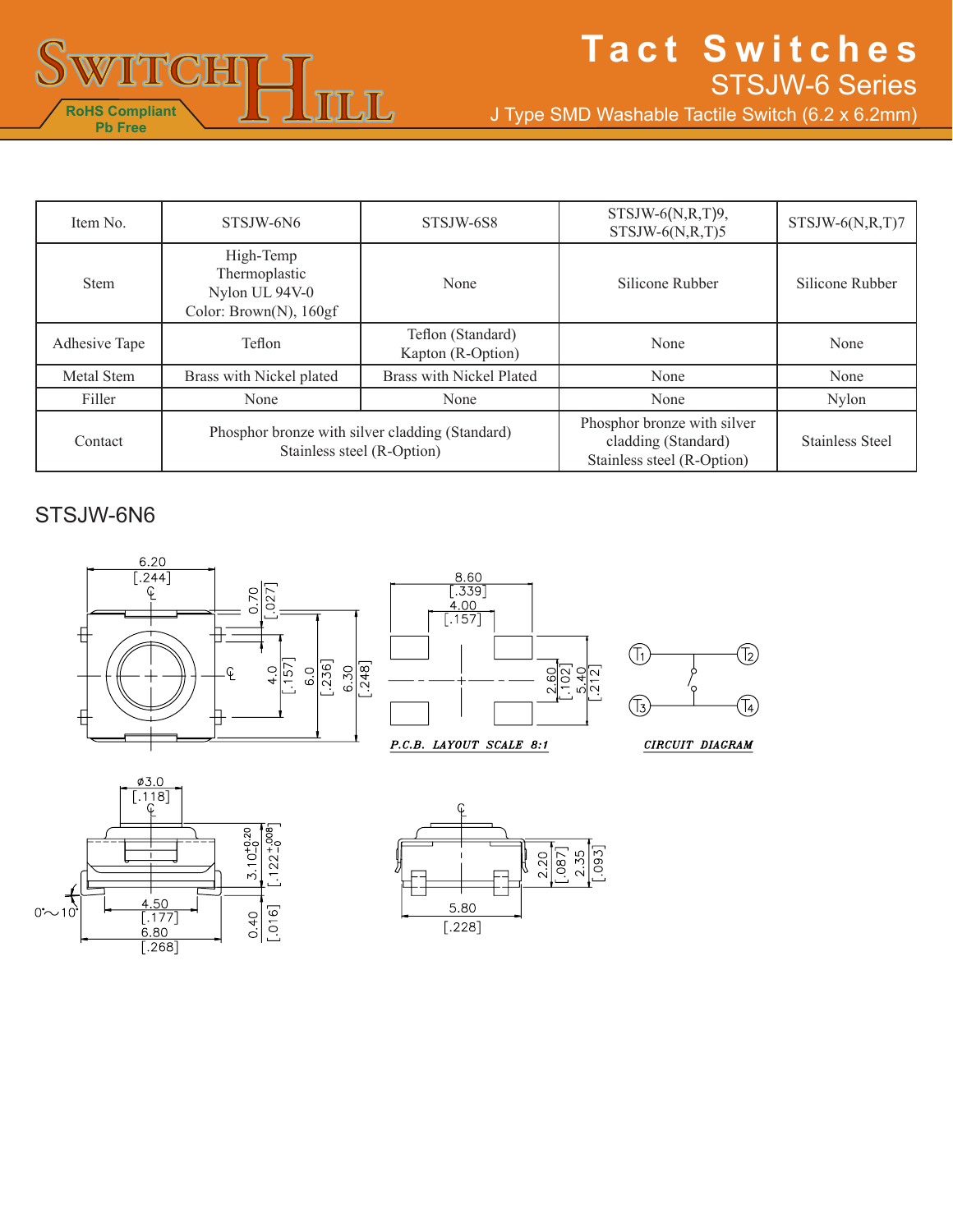

# **Tact Switches** J Type SMD Washable Tactile Switch (6.2 x 6.2mm) STSJW-6 Series

STSJW -6S8





P.C.B. LAYOUT SCALE 8:1







## STSJW -6□9,6□7,6□5,6□4





P.C.B. LAYOUT SCALE 8:1



CIRCUIT DIAGRAM





| STSJW-6⊡4-R              | 4.5mm[.177] |  |
|--------------------------|-------------|--|
| STSJW-6□5-R              | 3.5mm[.138] |  |
| STSJW-6⊓9-R              | 3.8mm[.150] |  |
| STSJW-6 <sup>D7</sup> -R | 5.2mm[.205] |  |
| Part No.                 |             |  |